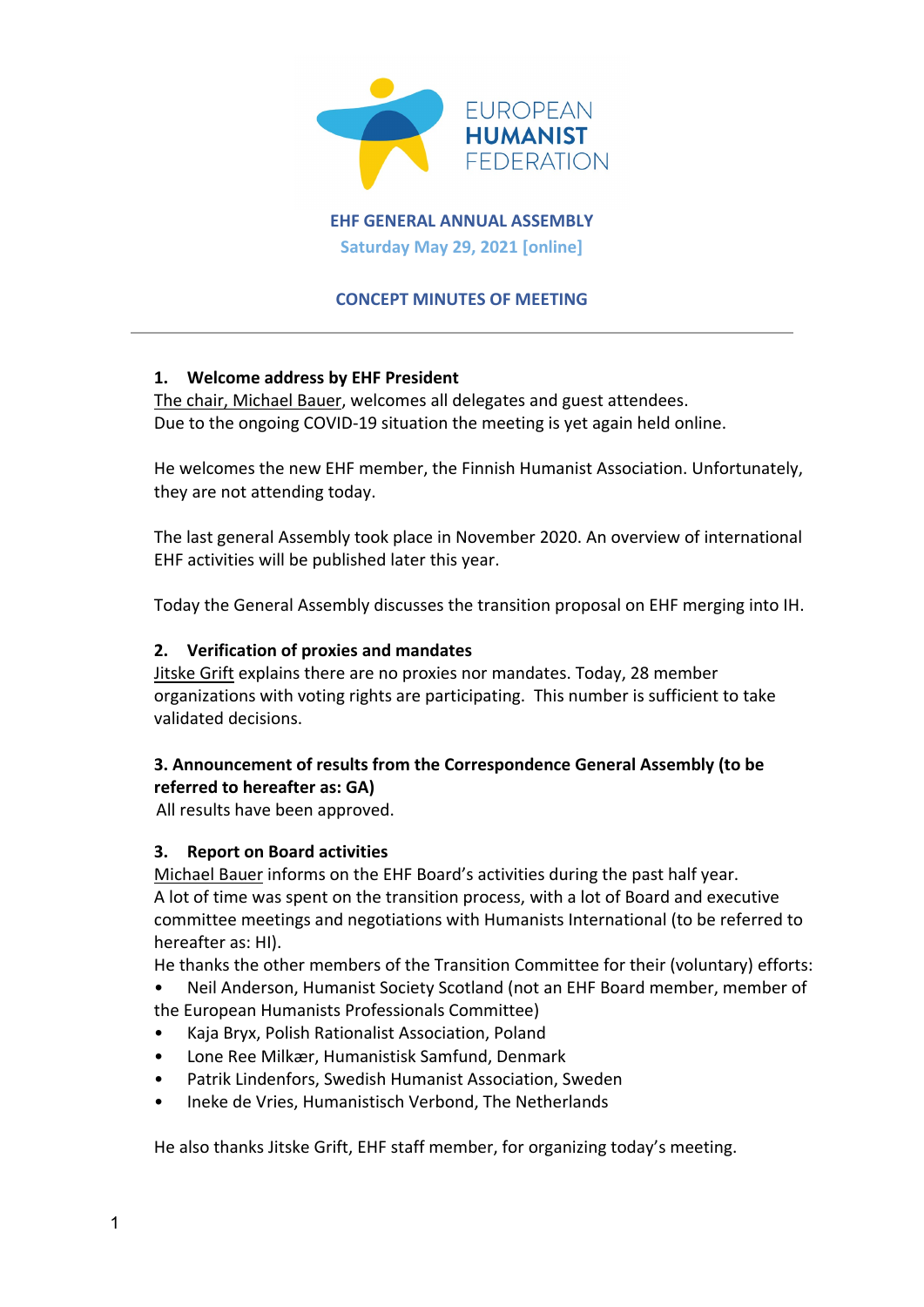The EHF Board keeps the dialogue going with the European Union, and attended several art. 17 meetings with, amongst others, the vice president of the European Parliament on human rights and social issues and the responsible officers of the External Affairs Agency on freedom of religion. There are upcoming meetings on trade policies and green deals.

### **4. Presentation on the Transition**

Lone Ree Milkær, EHF Vice-president, gives a presentation on the process followed by the Transition committee.

During the EHF Board Meeting of March 7th, 2021, the Board agreed on the following mission statement for the European Humanist Movement.

*The main goal of the development of EHF is to strengthen the humanist movement in Europe. This is primarily done by facilitating a high level of cooperation between the Member Organizations (MO's) and securing sufficient and relevant political representation.* 

*The EHF wished to strengthen its position within the European institutions, especially but not exclusively in the EU-institutions, and strengthen the network of humanist professionals, including volunteers.*

She then explains the various considerations leading up to this transition process:

- Investigating the set-up of a European division of HI
- EHF does not dispose of staff members or offices anymore as of May 2020
- The co-operation with CAL was terminated
- EHF does not have any daily representation in EU institutions
- So far, EHF has worked with volunteer Board members only

After the last General Assembly and after the events in May 2020, the following decisions were made:

- The transition committee was set up with the members as mentioned above.
- Some of the members organizations were kind enough to temporarily fund a part time staff member.
- A month ago, some of the larger organisations within EHF gave their consent to EHF becoming a HI division.

The motion agreed during the EHF GA in 2020 is explained in detail as follows: During negotiations on a new organization structure the Transition Committee aims at the following conditions for EHF in the new entity, in accordance with HI statutes and procedures:

This entity:

- has its own **statutory rules** and **financial resources**.
- chooses its own **Executive Committee**.
- is **autonomous** in its day-to-day functioning and decisions.
- is **adequately represented in the Board of HI** by an appointed member of the Executive Commission.
- must have necessary **staff** at its disposal to be able to perform its tasks.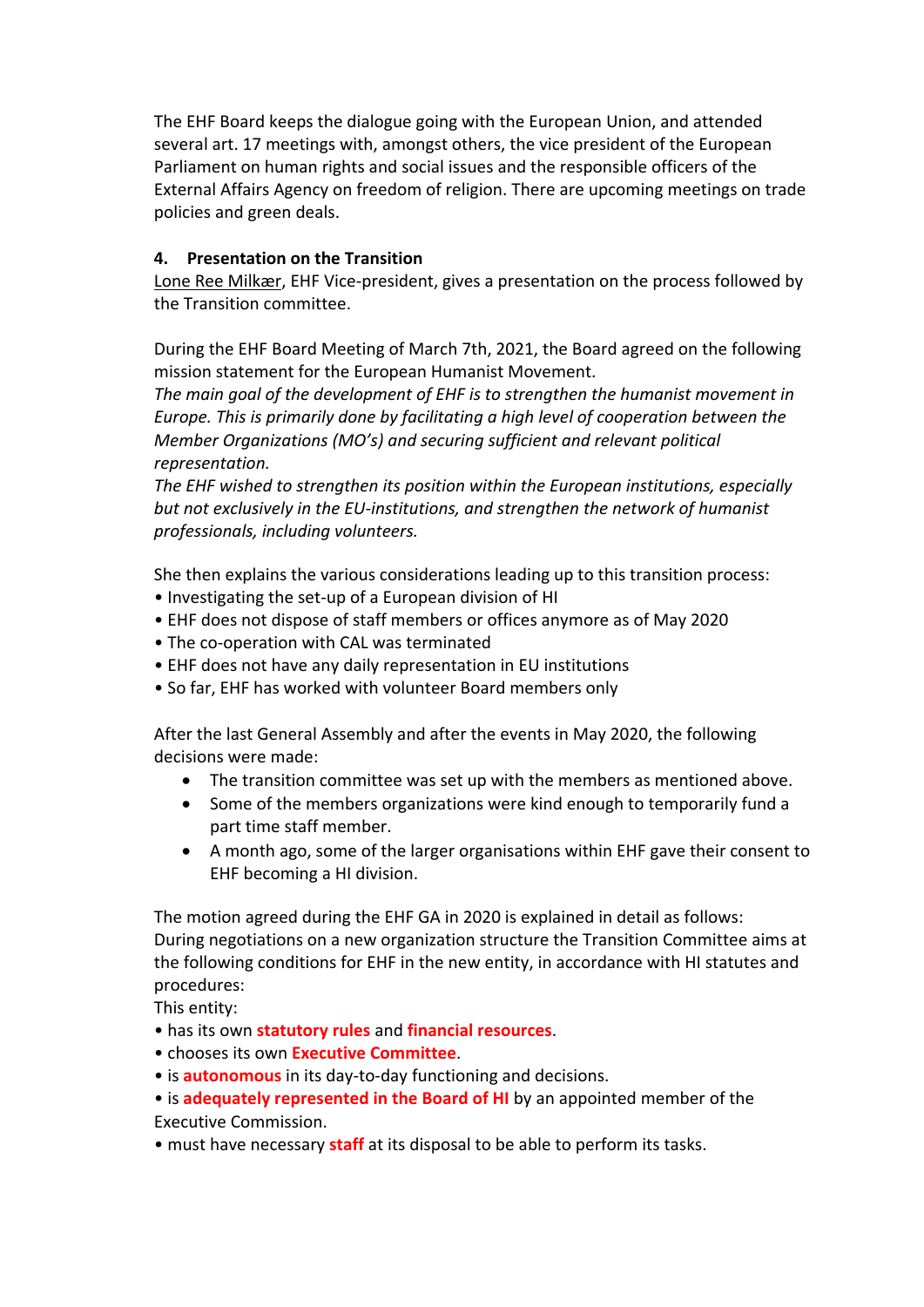Currently, EHF is not sufficiently funded and cannot execute all activities and tasks to improve the European humanist movement.

## • **Democratic structure**

• There can only be one executive body, which is the board of HI, according to the bylaws.

• There can therefore be no independent statutory rules nor direct representation on the board of HI by the European Forum.

• This European Forum does not have its own Executive Committee.

• It is therefore in principle not autonomous nor decides on its own affairs. The proposed European Forum is supposed to advise on European matters but cannot decide differently from the HI Board.

The increased network opportunities in this proposal because of the substantial adding of staff would be beneficial to democratic process as a European network will have more opportunities to discuss important European matters.

• Discussions will, if the motion is passed, transfer to the democratic structures of HI, which is a democratic organization. All the former MO's will be members.

## • **Representation**

Historical differences between members (secularism, humanism, laicity) will be considered and respected, as well as ensuring continued European geographical representation and emphasis on continuing EHF lobbying activities with the various EU-institutions. As some members have left EHF because of the expected merged with HI efforts must be made to make all EHF MO's feel secure and represented within IH.

## • **Funding**

There are no funding opportunities for continuing an independent EHF.

EHF requires substantial funding to secure adequate staffing to be able to further develop a strong European Humanist movement. The new proposed organization structure sees to this.

EHF prefers not to depend exclusively on large funders in the new structure. This has to do with its previous experience where one large contributor of staff withdrew their support unexpectedly which left EHF in a very insecure financial position.

The future funding principles to be determined by HI.

## **a. Question from the Members**

Jean Levain, representative of Union des Familles Laïques from France, states his point of view. He understands both organizations, HI and EHF, were previously united and now get back together again. There are objective reasons for this which have been duly explained. He is not opposed to this new structure and thanks for the difficult work done, but the goal is to obtain better conditions to support humanism on a European level in all its diversity. In the future European Forum, France should not be represented as a country but supporting the concepts of laicity. He will await developments.

Michael Bauer (chair) feels this new forum should show a good balance between laïcité, humanism et cetera and represent all different views in Europe.

Tom Hedalen from the Human Etisk Forbund from Norway thanks the Transition Committee for their huge amount of work.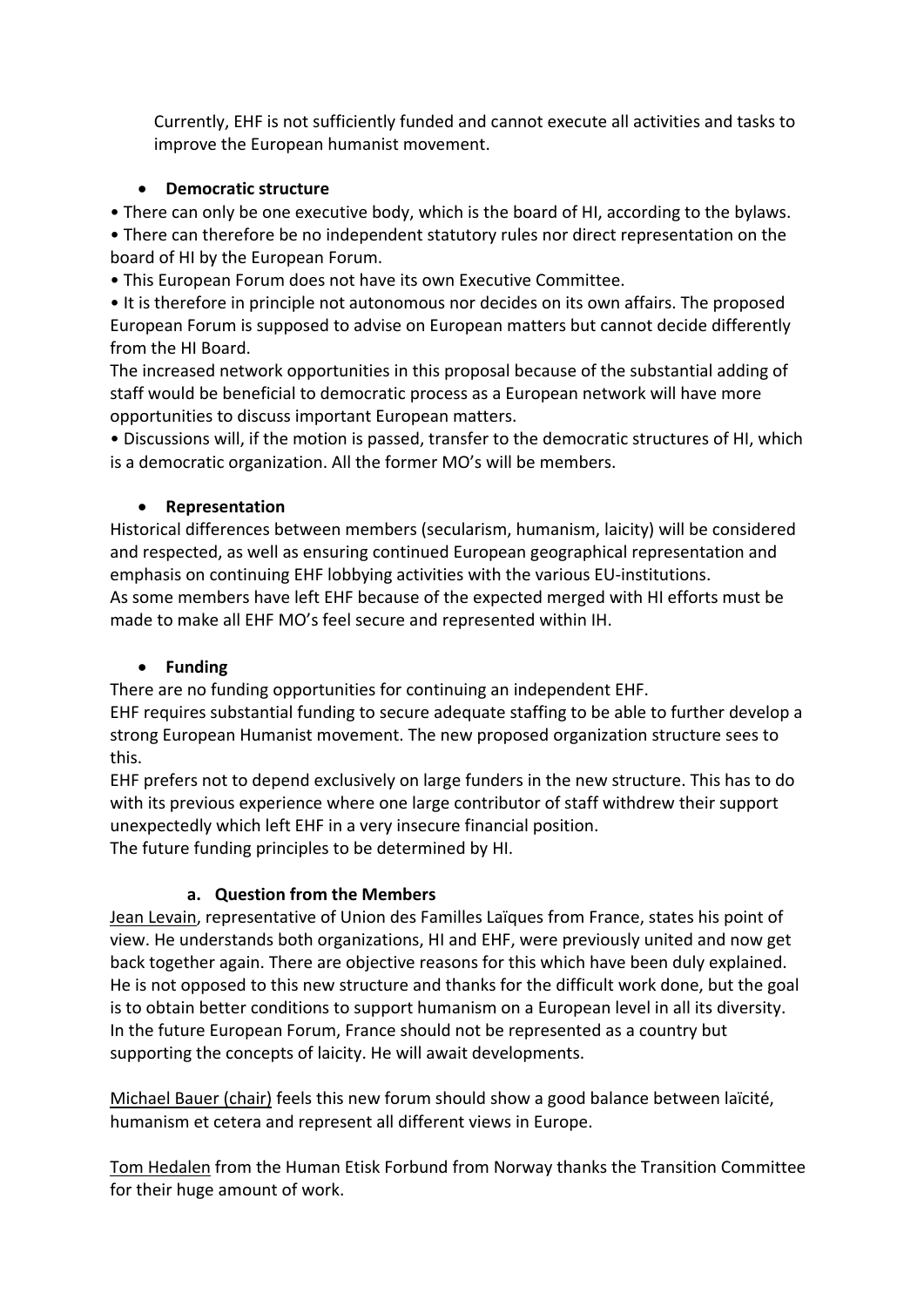Clearly there is a shared commitment on the future of humanism in Europe. The Norwegian humanist association has for a long time wanted a more effective cooperation between European humanist organizations to create a community which has influence on European decisions.

The current proposal in their view offers an opportunity not to be missed and his organization strongly supports this.

A lot of details, such as the participation and representation in the new structure needs to be discussed but he feels that the benefit of the proposals overweighs the potential downsides.

Renate Bauer from the Bund Freireligiöser Gemeinden Deutschlands, from Germany, thanks everyone for all the work done voluntarily. She feels it is good that the double membership structure which applied to be lot of the European organizations will be dissolved. On the other hand, Europe has a unique structure, with the European Union, European Parliament and the Council of Europe which was why EHF was needed as well. This must me pointed out clearly in the HI structure. A European forum needs to have a structure to be able to deal with these specific political entities.

Lone Ree Milkær comments that the new structure will imply a significant upgrade of the representation in the European institution and lobby. This has been a focus of particular attention during the negotiations with HI.

Michael Bauer (chair) adds that there are several topics pertaining to the new structure that need to be dealt with such as the election procedures and appointment of Board members, the re-professionalizing of European activities.

The HI Board of HI should contribute to this transition process. He expects the transition to formalize within a year but stresses that the current EHF structure will most definitely not be dissolved before there being certainty on the effectiveness of the new structure.

Ineke de Vries is equally happy with the proposal to become one strong European organization. This has taken a long time and is considered a historical movement. However, there are still issues to be resolved jointly. Her organization is more than willing to actively participate in the follow-up.

Yvan Dheur from the Flemish Humanist Association, from Belgium, agrees with the previous speakers. He has always sustained both organizations and, despite disparities in the past on the concept of humanism, his organization is happy with this way forward. He thanks the Transition Committee for their efforts and encourages them to go forward wit this proposal. He looks forward to the future cooperation.

Antti Värri from the Finnish Humanist Association, from Finland, supports the proposal as a good way forward, but only when there is certainty that the structures are in place. This is required to represent the Humanist movement in the European institutions.

Monika Belitoiu, from ASUR (Asociatia Secular-Umanista Din Romania), from Romania, confirms her organization supports the proposal. She agrees with previous speakers that attention must be paid to the final version of the proposal and focus must be on the position in the European institutions, as Romania and other countries do not have a longstanding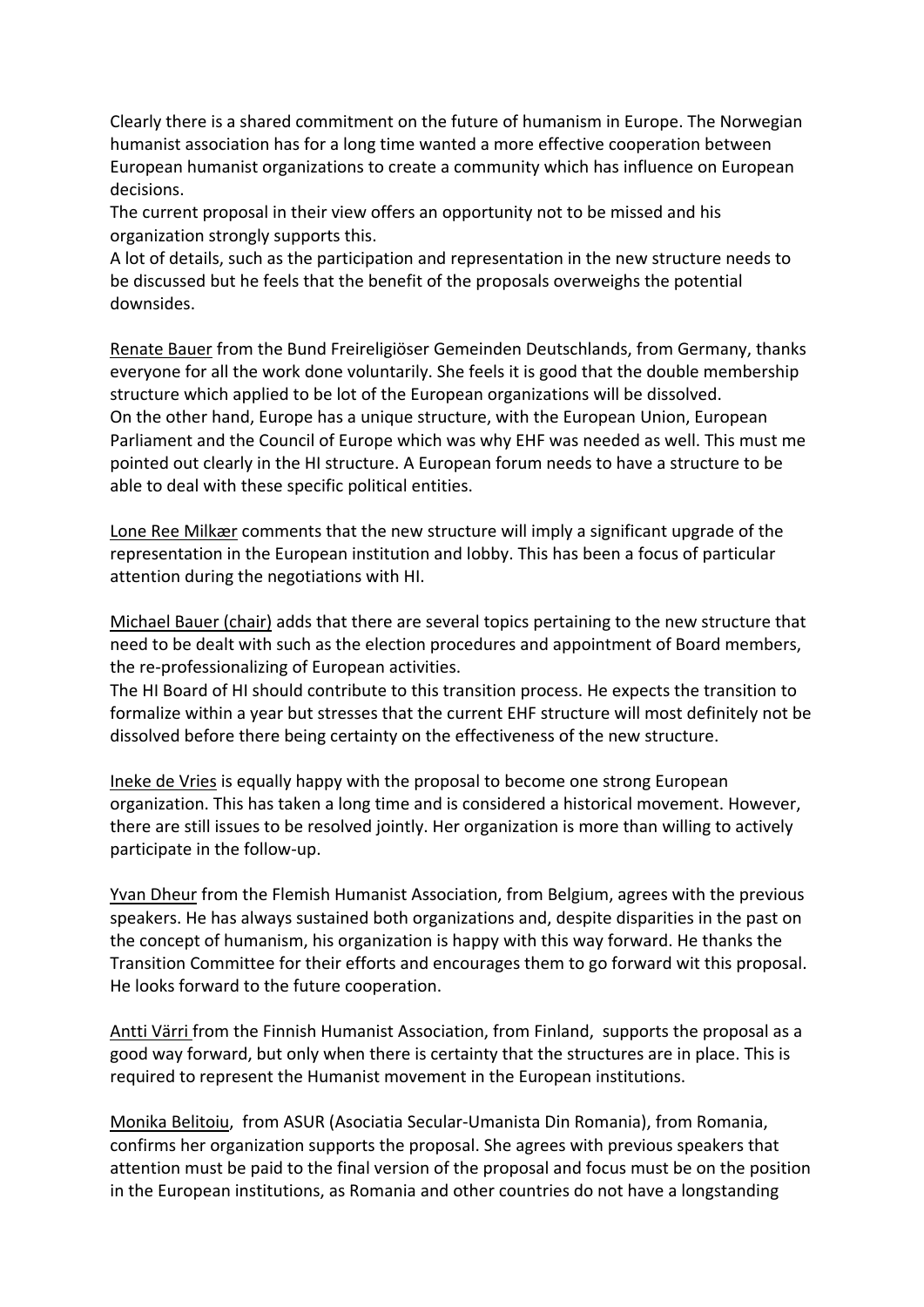history with humanism. Therefore, decisions by the European Parliament are important in promoting humanist values. This new structure will be of help and HI should also consider Eastern-European issues going forward.

Giorgio Maone, Executive Board Member of the Italian Union of Rationalist Atheists and Agnostics (UAAR), from Italy, endorses the proposal as well.

Lone Ree Milkær comments on the economic aspect. HI has done some preliminary work on accountancy and has stated that IH membership will not be more expensive; HI does not intend to raise membership fees.

Keith Porteous Wood of the National Secular Society, from the United Kingdom, expresses thanks for the hard work. He has been working with European institutions for 25 years, which is not always easy, even more so now due to Brexit. As an accountant by profession, he worries about some of the consequences on the fundamental economics. Are the staff members mentioned additional staff to what the current HI staff? Is HI entirely London based? This would mean large additional costs which somebody needs to pay, by HI? Or is HI subsidized? This does not seem to add up unless there are additional fees. As a condition, he encourages appointing a dedicated vice-president to Europe. He agrees with the reticence over the continuance of EHF as a legal entity and for the EHF Board of keeping their duty by keeping EHF as an entity for another three years until the new structure works in practice.

Michael Bauer (chair) shared these amendments put in writing by Mr. Wood. He agrees and confirms that financial matters and on funding are still an important part of the ongoing negotiations. Proposed is a voluntarily additional contribution for the European organizations who will be part of the new structure.

Katia Labidi of Humanistischer Verband Deutschland, from Germany, points out that not all MO's have equal financial positions. Democratic processes and transparency are therefore needed before dissolving the own organization.

Ineke De Vries informs, in reply to Mr. Wood that the intention is there will be additional staff appointed. The work will not be done solely by current IH staff.

It is acknowledged that is difficult to do lobbying only being London based. Staff can be stationed elsewhere and be deployed by HI.

The financial proposal must be developed and detailed, considering member fees but also additional donations.

Jean Levain asks what the difference is compared to the former financing structure of EHF.

Lone Ree Milkær underlines that the future financing structure is more secure, as the staff does not depend on one organization and is more transparent.

She points out that the Transition Committee has not discussed finances but she is optimistic this aspect will be dealt with by IH in a constructive manner.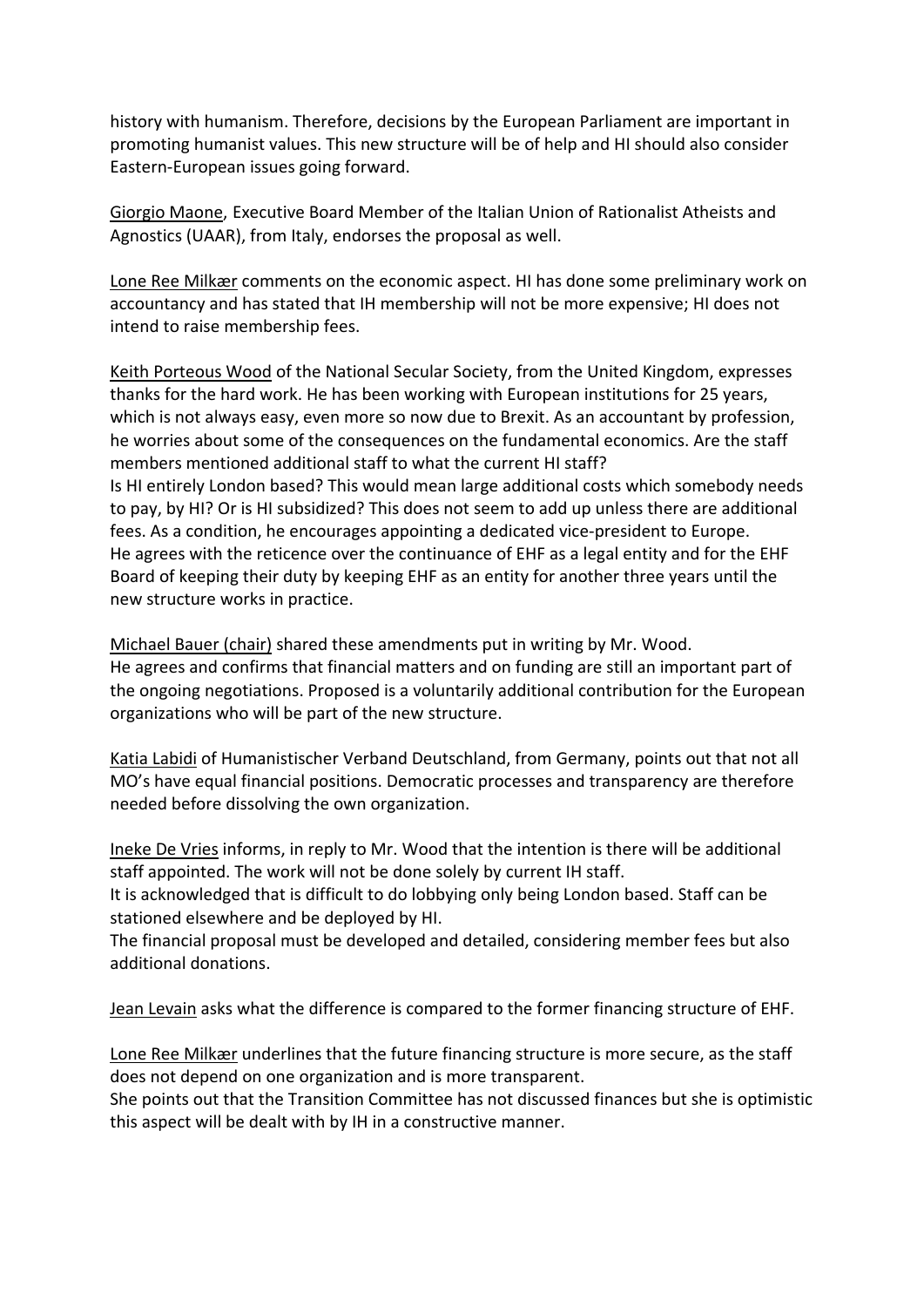Michael Bauer (chair) confirms that during the coming month, this process will be prepared and the first European staff members will be on-boarded. IH has the funds and the staff to provide for this.

## **b. Statement on the Transition**

The text proposal is as follows:

Richy Thompson, Humanists UK, from the United Kingdom, fully supports this proposal. A merger is a good idea to ensure a stronger future for humanism in Europe.

The larger member organization in Europe have the willingness to increase their funding. The staffing levels named are quite ambitious and hopefully can be achieved.

The UK has one parttime staff member but this number may hopefully expand through this proposal.

HI has grown and professionalized quite substantially over recent years and has more than 500 staff members, of which some are now also based in Brussels.

HI has 10 Board members, 4 of which are based in Europe, so there is already a strong representation from Europe in place and in his view, no additional representation is needed.

After discussion it was decided that the amendments as presented by Keith Porteous Wood will be considered but will not be conditional for any further decisions. Possibly an additional GA will be organized to discuss matters further.

It is felt that the structure proposed gives room for European humanism and important topics. The diversity of European views on humanism political will be heard more in future. Current MO's must look at what unites them, without at the same time disregarding their differences.

The end of 2021 deadline for the transition is discussed.

Lone Ree Milkær underlines that a process review must be done by the end of this year but this process will require more time.

Keith Porteous Wood is pleased that his amendments will be considered. He feels that an end of the year would create unrealistic expectations and would be far too early to dissolve the EHF, which would be irrevocable. He feels that at least a period of 2 years would be required to finalize this process.

### **c. Vote discussion and Vote**

Jitske Grift explains voting procedures and shares the results of the vote:

**Of which 90% agreed to the proposal, equaling 18 votes.**

**and of which**

**10% did not agree to the proposal, equaling 2 votes.**

**NB 8 parties abstained from voting.**